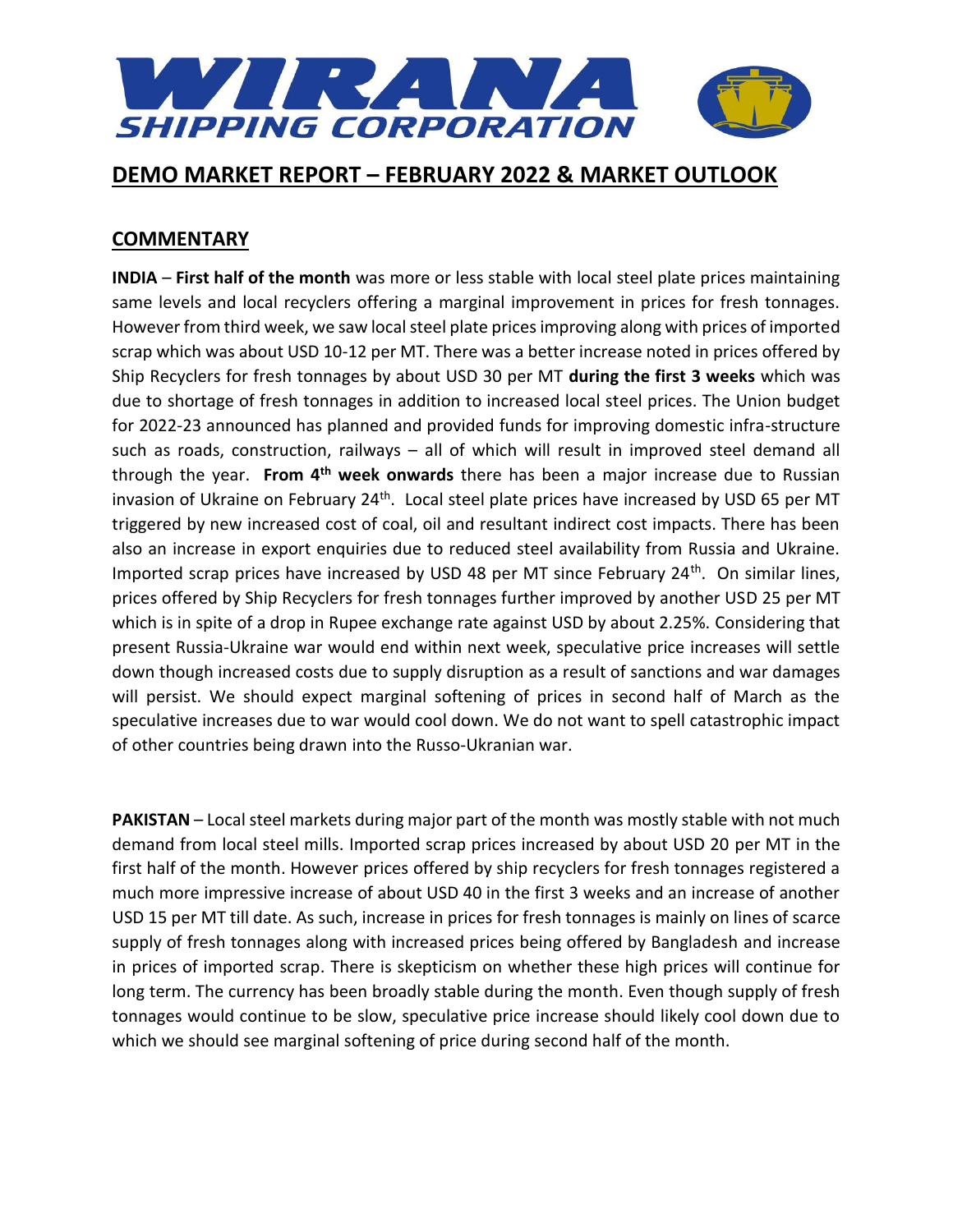

**BANGLADESH** – Local steel plate prices have improved substantially by about USD 55 per MT during the month till date out of which about USD 40 per MT price increase was after the Feb 24<sup>th</sup>. Improvement in demand, increase in energy costs and supply disruptions impact are the main reasons for price increases. Prices of imported scrap has increased by USD 45 per MT and the entire increase has been in the last week. Increase in energy costs and supply disruptions are the new variables that have resulted in price increases with old variable of low supply of fresh tonnages continuing. Prices offered by Ship Recyclers improved by about USD 45 per MT during the month. Price increase due to speculative tendencies will settle down due to which there would be a marginal softening of prices in the second half of the month.

**TURKEY**- This has been an abnormally good month in terms of prices being offered by Ship recyclers for fresh tonnages. There has been an increase of about USD 60 per MT in prices offered by Ship recyclers out which increase of USD 40 per MT is after start of Russo-Ukranian war. Turkish Lira lost about 3% against the USD during the month. Due to its geographical position, Turkey has close export and import ties with Ukraine due to which a lot of raw materials for iron and steel industry is procured from Ukraine. Prices of imported scrap has increased by USD 110 per MT out of which USD 80 per MT increase has been after Feb 24<sup>th</sup>. We would expect prices offered for fresh tonnages to continue at about same levels.

**CHINA** – With effect from 1.1.2019, China has stopped accepting any foreign flagged ship for recycling as per directives from Government. Breakers now can only recycle local ships from China.

**SUPPLY** – Overall supply of fresh tonnage continued to be low during the month though we did see some dry units being offered for recycling which was not seen in previous months. High scrap prices being offered have attracted many owners to consider scrapping their vintage candidates in dry sector where there was a negative pressure on freight earnings in some categories. Tanker owners are preferring to wait and watch before sending their tonnages for recycling in view of expected improvement in tanker freight rates.

**OUTLOOK FOR MARCH –** Russo-Ukranian war has pushed up commodity market from Oil & gas to Metals. The impact is likely to continue for some time even after the war ends due to which generally commodity prices would be able to maintain the present momentum at least for this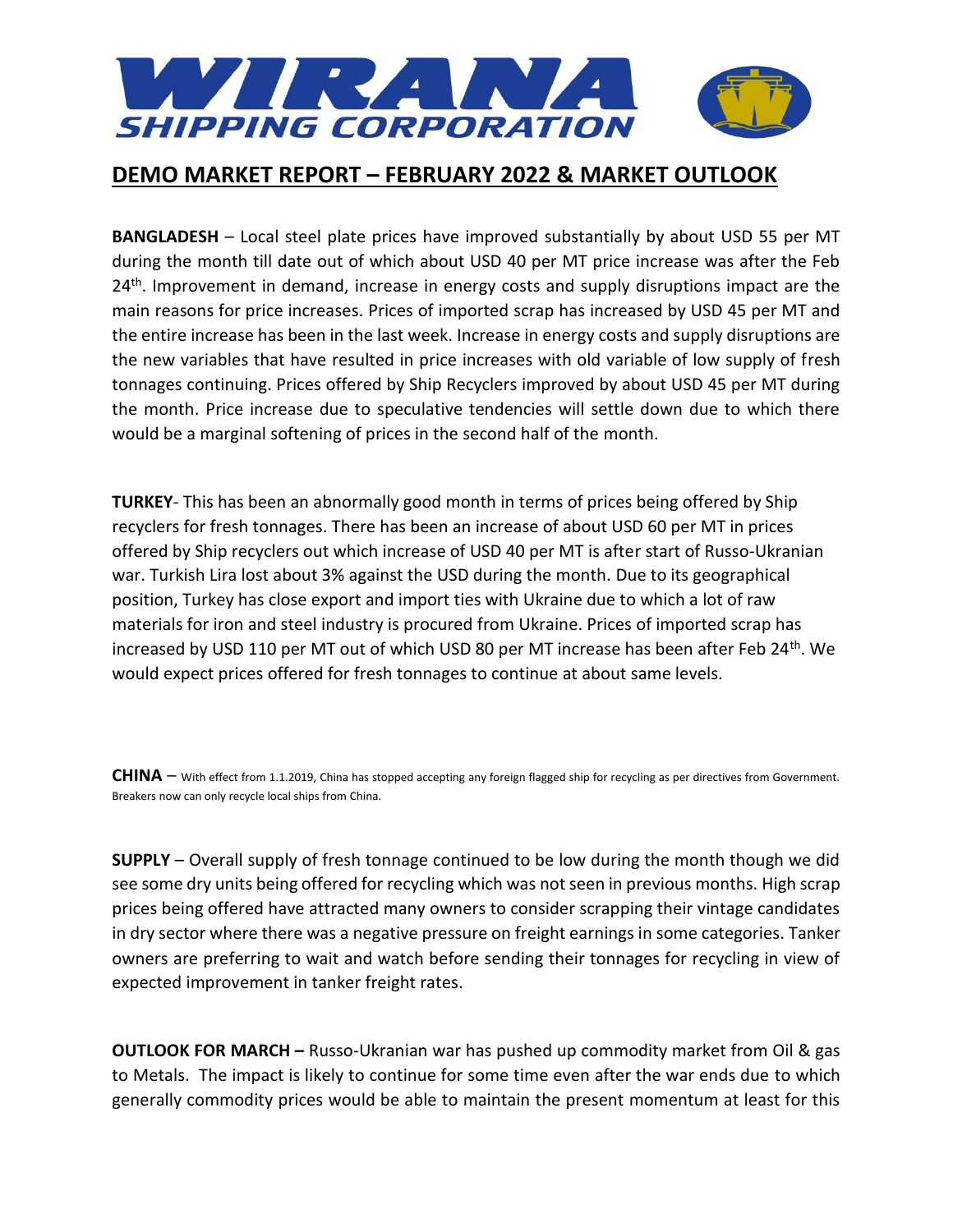

month. There are two other important news that would likely impact ship recycling market  $-$  (a) At its annual parliamentary session, China has announced that economic growth and energy security come first before climate goals which could mean more steel mills will be operational pushing up the supply of steel from second quarter onwards (b) Iran has paved way for sanction relief by agreeing to help end a contentious nuclear investigation removing one of the final hurdles to an atomic deal basis which we could see Iranian Oil return to market in third quarter. This will result in lower energy costs plus many vintage tankers being pushed for recycling.

We would expect prices offered for fresh tonnages to marginally drop during the second half of the month. However, we could expect a steeper drop in prices from mid-second quarter due to multiple factors.

| <b>Type</b>   | <b>Name of Vessel</b>  | <b>Built</b> | <b>DWT</b> | <b>LDT</b> | <b>Price</b> | <b>Remarks</b>           |
|---------------|------------------------|--------------|------------|------------|--------------|--------------------------|
|               |                        |              |            |            |              | As is Singapore / Batam. |
|               |                        |              |            |            |              | Buyers can trade for few |
| <b>Bulker</b> | Alam Cetus             | 2003         | 171009     | 23982      | 635          | voyages prior recycling  |
| <b>Bulker</b> | Berge Aoraki           | 2002         |            | 21221      | 642          | Ctg, HKC                 |
|               |                        |              |            |            |              | Alang, HKC, incl 1000    |
| <b>Bulker</b> | Cape Enterprise        | 2003         | 185909     | 22043      | 650          | <b>MT ROB</b>            |
| Heavy Load    |                        |              |            |            |              |                          |
| <b>RORO</b>   | Ocean Force            | 1983         | 4393       | 2528       | 197.75       | As is Delaware           |
| <b>LPG</b>    | Gas Komodo             | 1991         | 56875      | 18551      | 680          | Ctg, En Bloc             |
| Pass/CGO/     |                        |              |            |            |              |                          |
| <b>RORO</b>   | Piri Reis Universitesi | 1983         | 1750       | 6615       | 488          | As is Istanbul           |
| Passenger     | Carnival Ecstasy       | 1991         | 7200       | 30140      |              | Aliaga, EU HKC Recycling |
| Platform      | Noble Clyde Boudreaux  | 1987         | 19770      | 12870      |              | As is Indonesia          |
| Tanker        | Al Salam               | 2001         |            | 9409       | 665          | Gadani incl 550 MT IFO   |
| Tanker        | Aristos                | 2004         |            | 10534      | 675          | Ctg                      |
| Tanker        | <b>Bull Damai 1</b>    | 2004         | 111928     | 19132      | 670          | Ctg                      |
| Tanker        | <b>Halcon Trader</b>   | 2016         | 22041      | 6144       |              | Alang, explosion damage  |
|               |                        |              |            |            |              | As is Colombo, incl 200  |
| Tanker        | Harmony                | 1999         | 35931      | 8356       | 650          | MT IFO & 40 MT MGO       |
|               |                        |              |            |            |              | Have right to trade few  |
| Tanker        | <b>Mikines</b>         | 2003         | 106208     | 21383      |              | voyages before recycling |
| Tanker        | New Inspiration        | 2002         |            | 40737      | 655          | Gadani                   |
| Tanker        | Nusa Merdeka           | 2003         | 104875     | 17297      | 670          | Ctg                      |
| Tanker        | Petrogaruda            | 2003         |            | 19016      |              | Ctg                      |
| Tanker        | Thuraya                | 1999         |            | 11916      | 655          | Gadani                   |

### **MAIN DEMOLITION SALES DATA FOR FEBRUARY 2022**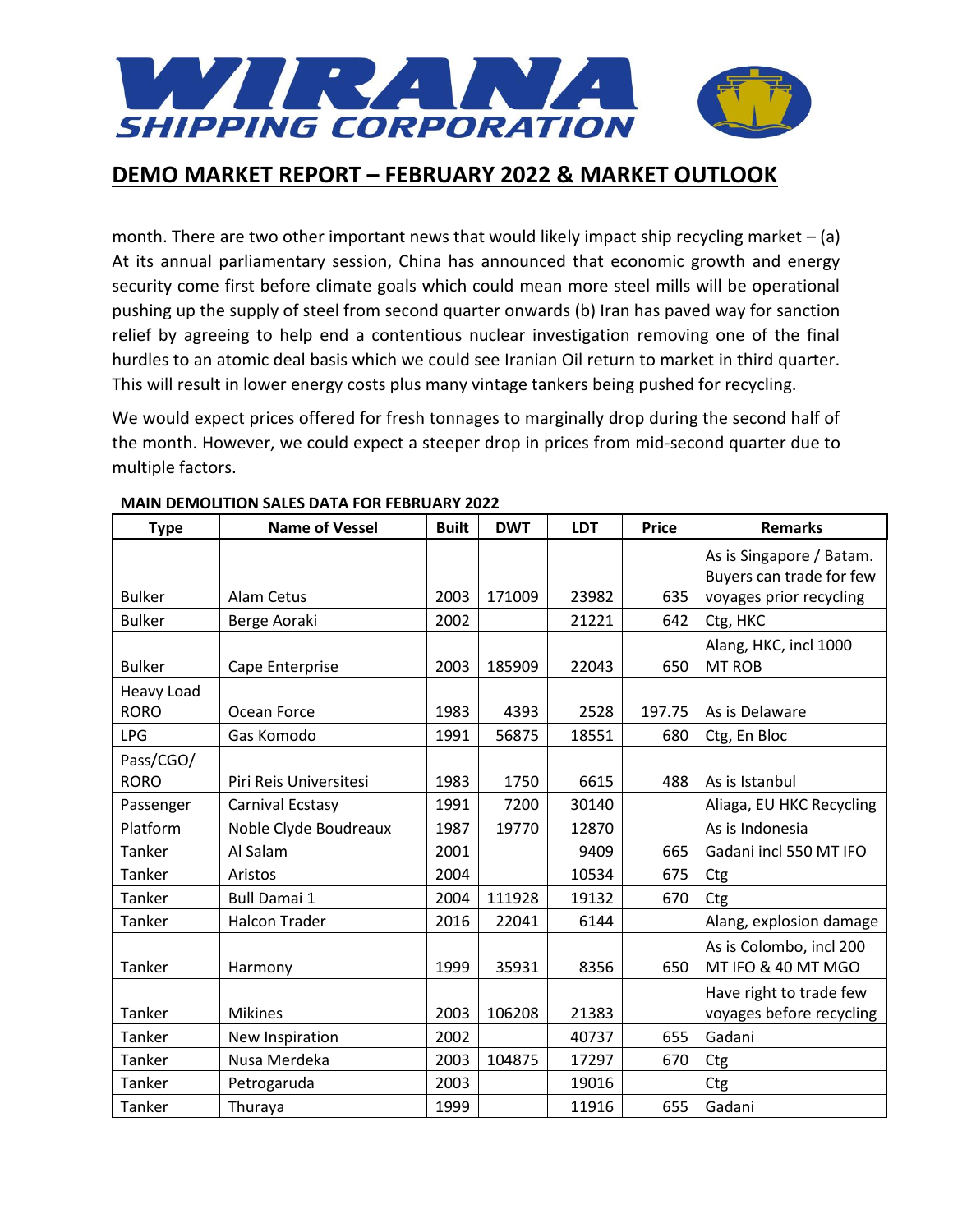

### **STATISTICS**

## **VESSELS AND QUANTITY LDT BEACHED IN INDIAN SUBCON – IN FEBRUARY 2022, 2021, 2020**

|      | <b>INDIA</b> |          | <b>BANGLADESH</b> |            | <b>PAKISTAN</b> |            |
|------|--------------|----------|-------------------|------------|-----------------|------------|
|      | Vessel       | LDT - LT | Vessel            | $LDT - LT$ | Vessels         | $LDT - LT$ |
| 2022 | 16           | 88,552   | 10                | 80,626     | 07              | 70,005     |
| 2021 | 12           | 91,163   | 25                | 347,273    | 06              | 22,294     |
| 2020 | 21           | 17,220   | 21                | 317,588    | 07              | 20,126     |

### **VESSELS AND QUANTITY LDT BEACHED IN INDIAN SUBCON – UPTO FEB 2022, 2021, 2020**

|      | <b>INDIA</b> |         |        | <b>BANGLADESH</b> | <b>PAKISTAN</b> |            |
|------|--------------|---------|--------|-------------------|-----------------|------------|
|      | Vessel       | $LDT -$ | Vessel | $LDT - LT$        | Vessels         | $LDT - LT$ |
|      |              |         |        |                   |                 |            |
| 2022 | 25           | 138,349 | 31     | 317,127           | 17              | 168,573    |
| 2021 | 40           | 319,018 | 35     | 508,612           | 12              | 99,725     |
| 2020 | 53           | 235,046 | 39     | 495,294           | 12              | 31,999     |

### **Indicative Price Levels for end of February in Current Year Vs Previous Years**

| India | Year     |            | DRY      |           | WET    |
|-------|----------|------------|----------|-----------|--------|
|       |          | Cape / Pmx | Handymax | Container | Tanker |
|       | Feb 2022 | 600        | 665      | 625       | 605    |
|       | Feb 2021 | 420        | 410      | 465       | 445    |
|       | Feb 2020 | 390        | 380      | 425       | 400    |
|       | Feb 2019 | 415        | 405      | 455       | 430    |

### **Indicative Price Levels for end of February in Current Year Vs Previous Years**

| <b>Bangla</b><br>desh | Year     |                 | <b>DRY</b> |           | WET    |
|-----------------------|----------|-----------------|------------|-----------|--------|
|                       |          | Cape $/$ Pm $x$ | Handymax   | Container | Tanker |
|                       |          |                 |            |           |        |
|                       | Feb 2022 | 655             | 680        | 680       | 665    |
|                       | Feb 2021 | 455             | 445        | 460       | 460    |
|                       | Feb 2020 | 380             | 365        | 390       | 385    |
|                       | Feb 2019 | 450             | 430        | 475       | 460    |